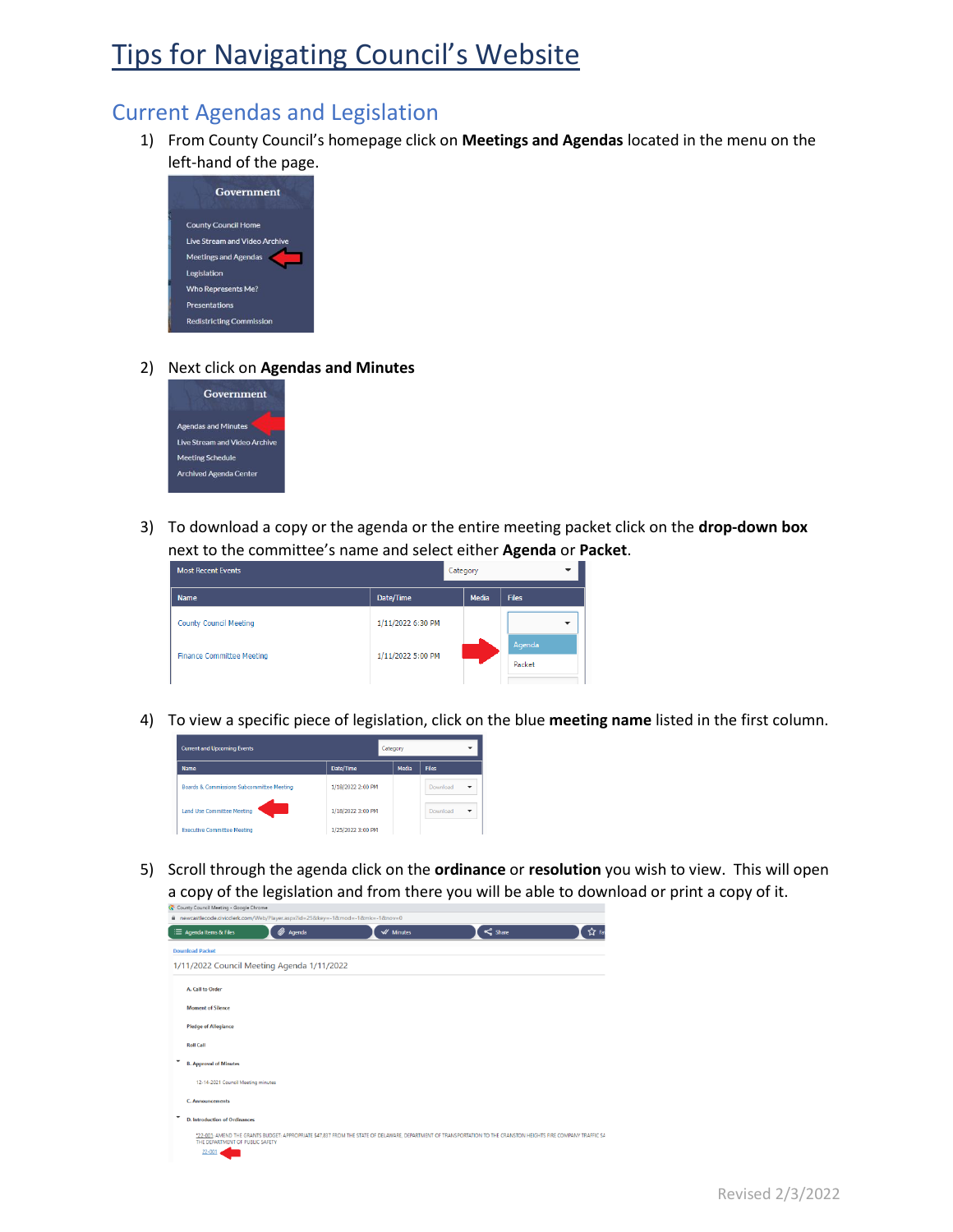### Locating Previous Legislation

1) From Council's homepage, click on **Legislation** located in the menu on the left-hand of the page.



2) If the legislation has been introduced and tabled or referred to a Department, Board, or Commission for recommendation, click on **Pending Legislation**.



3) Click on **Legislation Search** to view the current status of legislation previously introduced by council.You can search by number, date, council member, or keyword.



- 4) **Legislation Search**:
	- a. **Sponsor**: If you know, select them from the dropdown box.
	- b. **Title and Description**: It's best to keep your search words narrowed down to one two word.
	- c. **Introduced After**: Remove the date from this box if you want to search from a year prior to the one listed.
	- d. **Bill #**: Do not use hyphens. To search for resolutions, use the letter R before the numbers. To search for ordinances use the letter O before the numbers **For Examp**le: Resolution 21-000. You would enter R21000

| <b>Legislation Search</b>                         |                            |                        |                                                                                            |                |               |  |  |  |
|---------------------------------------------------|----------------------------|------------------------|--------------------------------------------------------------------------------------------|----------------|---------------|--|--|--|
|                                                   | Sponsor:                   | <any sponsor=""></any> | $\vee$ <i><u>Dinclude</u></i> Cosponsorships                                               |                |               |  |  |  |
|                                                   | Title and Description:     |                        |                                                                                            |                |               |  |  |  |
|                                                   | Introduced After: 1/1/2020 |                        |                                                                                            |                |               |  |  |  |
|                                                   | <b>Introduced Before:</b>  |                        |                                                                                            |                |               |  |  |  |
|                                                   | Bill $#$ :                 |                        |                                                                                            |                |               |  |  |  |
|                                                   | Search                     |                        |                                                                                            |                |               |  |  |  |
| There are 777 items matching your search citeria. |                            |                        |                                                                                            |                |               |  |  |  |
|                                                   | <b>Intro Date</b>          | Leq. $#$               | <b>Title</b>                                                                               | <b>Sponsor</b> | <b>Status</b> |  |  |  |
| <b>Details</b>                                    | 1/11/2022                  | R22007                 | CONGRATULATING AND COMMENDING SENIOR                                                       | BELL.          | Passed        |  |  |  |
|                                                   |                            |                        | SERGEANT REGINALD LASTER ON HIS RETIREMENT<br>FROM THE NEW CASTLE COUNTY POLICE DEPARTMENT | WILLIAM        |               |  |  |  |
| Dotaile                                           | 1/11/2022                  | DDD01A                 | CONCRATILIATING AND COMMENDING MASTER                                                      | <b>RELI</b>    | Daccod        |  |  |  |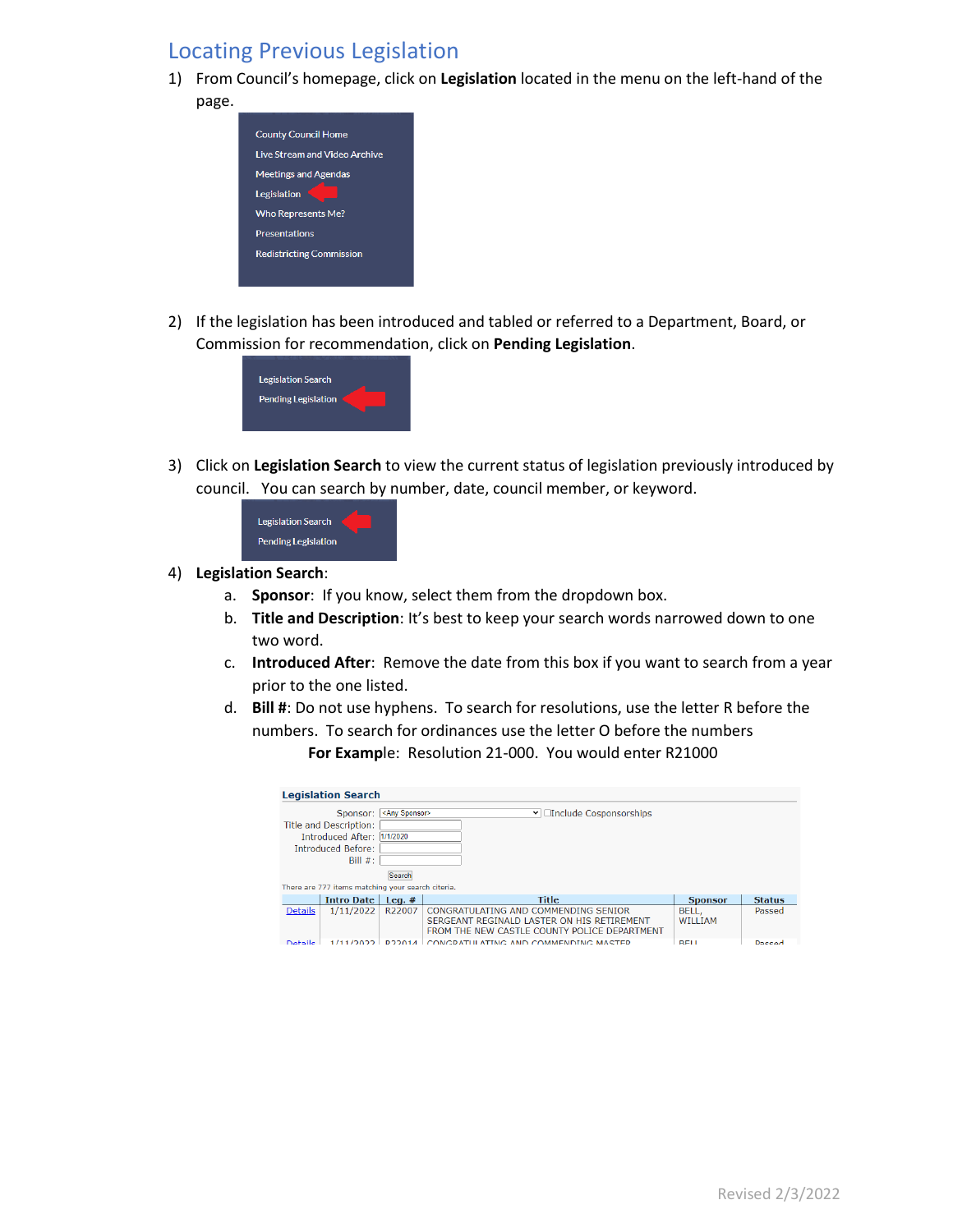### How to locate your council district

1) From County Council's home page click on **Who Represents Me?** located in the menu on the left-hand side of the homepage.



- 2) On the **Parcel Search** page:
	- a) **Street Number**: Type in the number for your address.
	- b) **Street Name**: Type in the street name. Only include the street name, do not enter suffixes like Road, Lane, Ave., etc. Numbered street names should be spelled out (TWENTY FIFTH instead of 25th).
		- For example, someone living at 87 Reads Way would enter street number 87 and street name READS.
	- c) Click on **Search** after you have correctly entered your information.



3) To find out more information about the parcel, including the council district, click on **Details**

| Parcel #:                                           |                                  |                |                   |         |                          |  |  |  |  |
|-----------------------------------------------------|----------------------------------|----------------|-------------------|---------|--------------------------|--|--|--|--|
| Street Number: 87                                   |                                  |                |                   |         |                          |  |  |  |  |
| <b>Street Name:</b>                                 | ● Starts With○ Contains<br>Reads |                |                   |         |                          |  |  |  |  |
| City:                                               |                                  |                |                   |         |                          |  |  |  |  |
| Deed Book:                                          | Page:                            |                |                   |         |                          |  |  |  |  |
| Subdivision:                                        | Lookup                           |                |                   |         |                          |  |  |  |  |
| Lot $#$ :                                           |                                  |                |                   |         |                          |  |  |  |  |
| Sort By:                                            | Owner $\sim$                     |                |                   |         |                          |  |  |  |  |
|                                                     | Results Per Page: 50 v           |                |                   |         |                          |  |  |  |  |
| Search Clear                                        |                                  |                |                   |         |                          |  |  |  |  |
| The<br>are 1 parcels matching your search criteria. |                                  |                |                   |         |                          |  |  |  |  |
|                                                     | Parcel #                         | <b>Address</b> | <b>City</b>       | Lot $#$ | <b>Current Owner</b>     |  |  |  |  |
| <b>Details</b>                                      | 1001300033                       | 87 READS WAY   | <b>NEW CASTLE</b> |         | <b>NEW CASTLE COUNTY</b> |  |  |  |  |